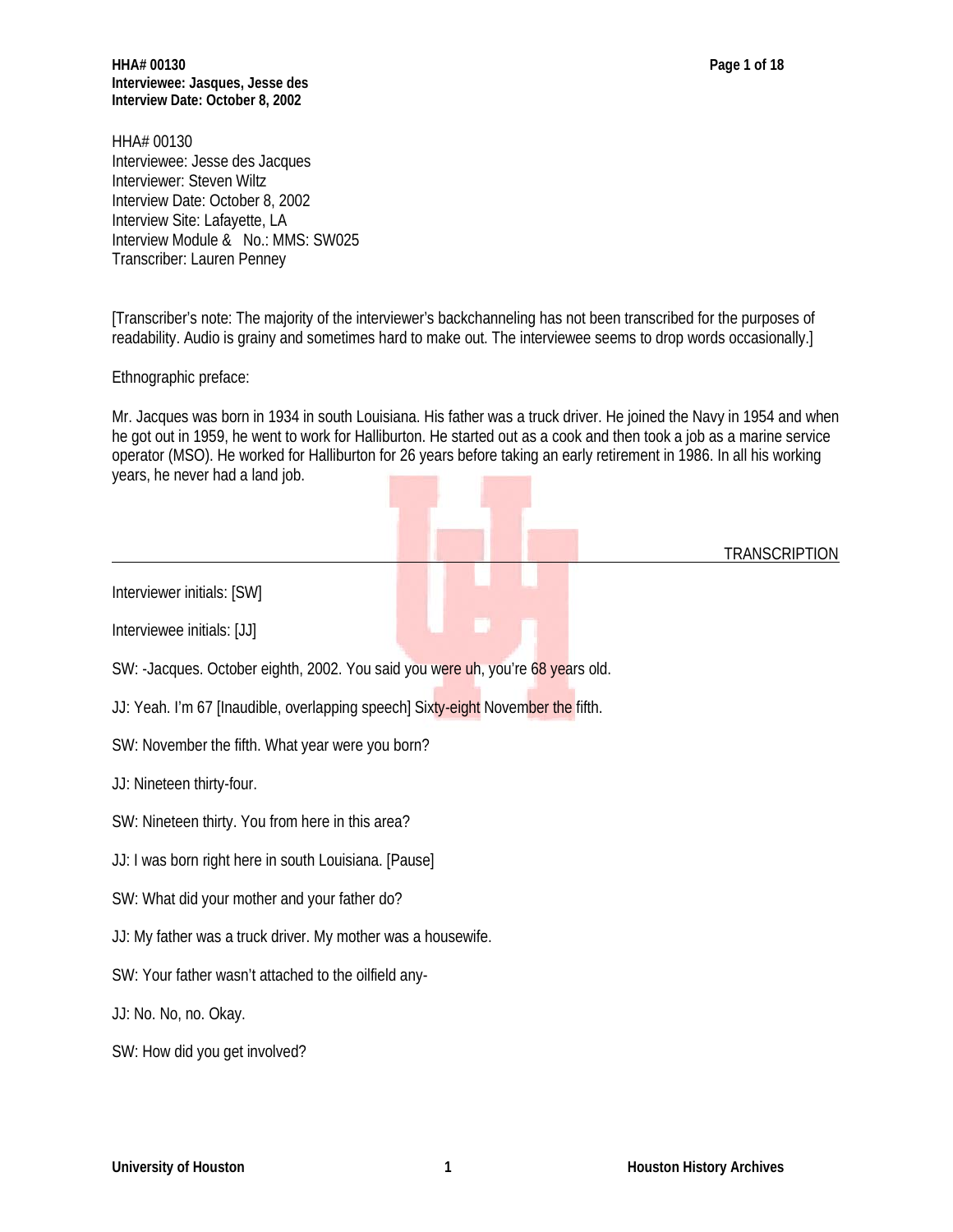#### **HHA# 00130 Page 2 of 18 Interviewee: Jasques, Jesse des Interview Date: October 8, 2002**

JJ: Well I went, I, I was a, I joined the Navy in 1954. And I come out the Navy and this friend of mine said, "You want to come to work for Halliburton?" I said, "Yeah, I need a job." So I went to work, I started October the twenty-first, 1954. I mean, whoa, whoa, whoa, '59 with Halliburton, I'm sorry. I joined the Navy in '54.

SW: You spent four years in the Navy.

JJ: Yeah. I stayed five years, I stayed, well, I stayed, let's see. I joined October the twenty-first, '54 until October the twenty-third, '59.

SW: You said your friend just-

JJ: And I went to work, uh, in October of '59 with Halliburton. And retired March the fourth, 1986, I think. [Inaudible, seems to be muttering to himself] [I don't remember what year/month?].

SW: Okay. [Pause] That's about 26 years.

JJ: A little over 26 years. I say 26 and a half, it might be more or less.

SW: Somewhere in there. What did you start out doin' when you started to work?

JJ: When I started out with Halliburton, I started out as a, a cook. [Pause] And then uh, I was workin' on the boats out of Venice, Louisiana.

SW: Oh.

JJ: It was, then uh, I seen a chance of makin' more money, so I transferred in the cement department. I became when they call the "MSO." Marine service operator. The [Inaudible], they call us, the regular, what they call a "cementer." But we'd do pumpin' jobs, cement jobs, and other jobs.

SW: MSO is a faster word for cementer?

JJ: MSO is marine service operator. But everybody say, "Well, I'm the cementer."

SW: [Inaudible]

JJ: [Inaudible] Cajun or, or mixed cement with the unit, you know. The unit on the rig in the Gulf. [Inaudible] jobs [out there?] cement casings, mix cement, up and down that [Inaudible] cement the casing in, in a [bowl?]. And we had what they call squeeze jobs, they had all kind of jobs. We had pumpin' jobs. All kind of jobs we doin'. Mostly pumpin', you know. Halliburton has [a few units out there?].

SW: So they drillin', they were drillin' into a hole in the floor and they had a casing around-

JJ: Well they'd set up a rig, they'd set up a rig offshore. They might drill as much as 24 holes without even movin'.

SW: In the same area?

JJ: You go this way, you go this way, like that. Might see a hole here in the fl-, on the same location.

SW: From the same spot they'd drill all these different hole-

JJ: Same spot that they drill, you have what you call "directional drilling," [keep 'em?] pressurized [on that?], you know. They have two, you know, you drill say 'bout five, six thousand feet or, depend how de-, how deep you goin'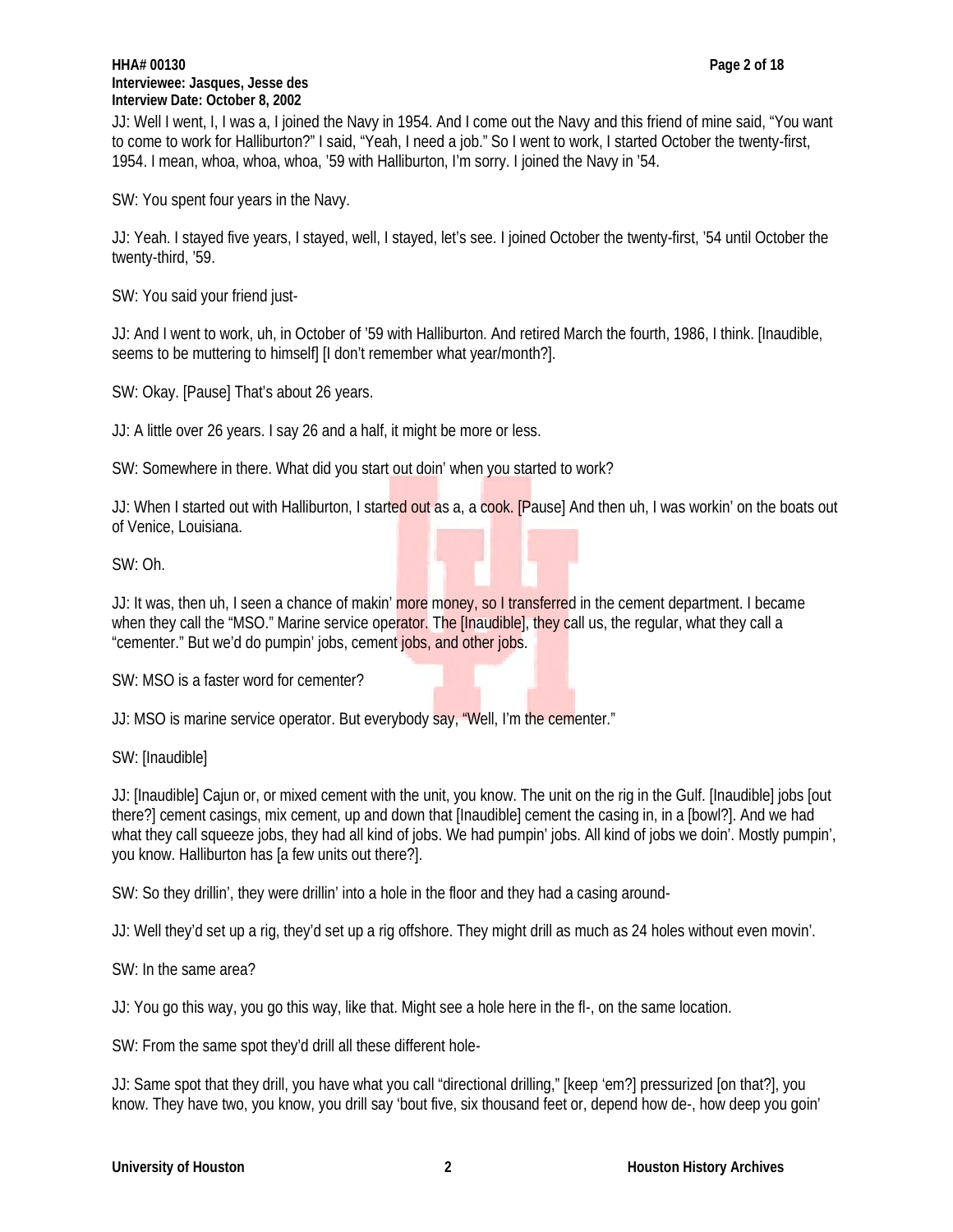# **HHA# 00130 Page 3 of 18 Interviewee: Jasques, Jesse des Interview Date: October 8, 2002**

for them to start curvin'. They might go a mile this way. [Pause] Or [Pause] [I don't remember?] the [Inaudible] or the Christmas tree to put on that one platform and [Inaudible]. You know too much about the oilfield?

SW: Yeah, but uh, I haven't talked to a marine service operator yet. You're the first one that I've talked to.

JJ: Well my main job was mixing cement. And uh [Pause] well, we'd do pumpin' jobs, you know, like if they stuck in the hole [Inaudible]. We pump uh, oil-based mud or what they call… mac-, uh, forgot the name of it. But the oil-based mud would loosen up the pipe. And sometime where you couldn't, you couldn't get it unstuck so what they had to do, they had automatic [Inaudible] get out there and, and shoot, you know, like an explosion? Pack off the pipe, you know, and [Inaudible] bottom hold the sample. You see, the bottom of the, when you start drilling, you gotta have some heavy, heavy pipe, you know, solid iron pipe. So while you're drilling if you don't have somethin' heavy down there you gonna wiggle like that, you know. And call that a bottom hole [sampling?]. [Pause] And uh, sometimes you [lose/move?] it in a hole and then what I've have to do is set a, a cement plug about 200 feet. And then they'd go back and when they'd go back to drill, when they'd hit the cement plug they'd slide [over the plug?]. And you'd lose all that bottom [hole?], then the hole will stay forever there. [Inaudible]. All kinds of stuff happened.

SW: When they were drilling and they had that hole [Inaudible] casing, you put the cement inside the-

JJ: Well you see you drill, okay, okay. Say you, say you had a casing [job 10 and three-quarters at 10,000 feet?]. Your hole, 10 and three-quarters, say your hole is about 13 inch wide. Thirteen inches circumference, diameter. So you, you run that ca-, 10 and three-quarters casing in there. Then you mix the cement. The cement goes in all, fill up all the pipe. But then you had a plug. You drop a plug, then you close that plug and pump mud. You pump mud in that, in that, that plug, that cement plug would wax the pipe, [wipe/wax?] the, the, the casing and push the cement down where get it at the bottom of the hole, the cement would come on the side of the casing. In the hole.

SW: At the bottom, yeah.

JJ: And then you stay about 24 hours there 'til it set good, then you let it, you let it, you drill it deeper.

SW: I see.

JJ: And then when you drill, say you, you drilling a hole, say 15,000, 16,000 feet, well then you keep on drilling next time, next thing you, you run maybe some nine and five-eighths or seven and five-eighths casing. Set it inside the ten-, the 10 and three-quarter, and then [they're?] in the hole. Then you pump more cement and then you go inside the 10 and three-quarter casing and the nine and five-eighths. Cement.

SW: You makin' this wall.

JJ: Right.

SW: As you're goin' down? Makin' a wall of cement. So how, how, how often are you putting that cement plug down there as they goin' down?

JJ: Well you drop one plug and then you pump your casing down with mud. [Pause] As the, as you pumpin' down, mu-, the plug is [wiping?], it's got wings on it, you know, it's wax-, it's uh, the casing you know. Can't keep [the/no?] cement inside, you know. The [Inaudible] plug goes down there, when it gets to the bottom, it just comes up-

SW: Well, yeah, it forms by itself, okay.

JJ: Now you leave it there, you keep the pressure on there, keep pressure on the plug about 2,000 psi, 2,000 pounds per square inch. Until the cement gets hard. And then you, on the way you can't budge that plug. The only way you, the only way that plug, you gotta drill it out. So they go out there and drill a little further, they drill [through?] the plug.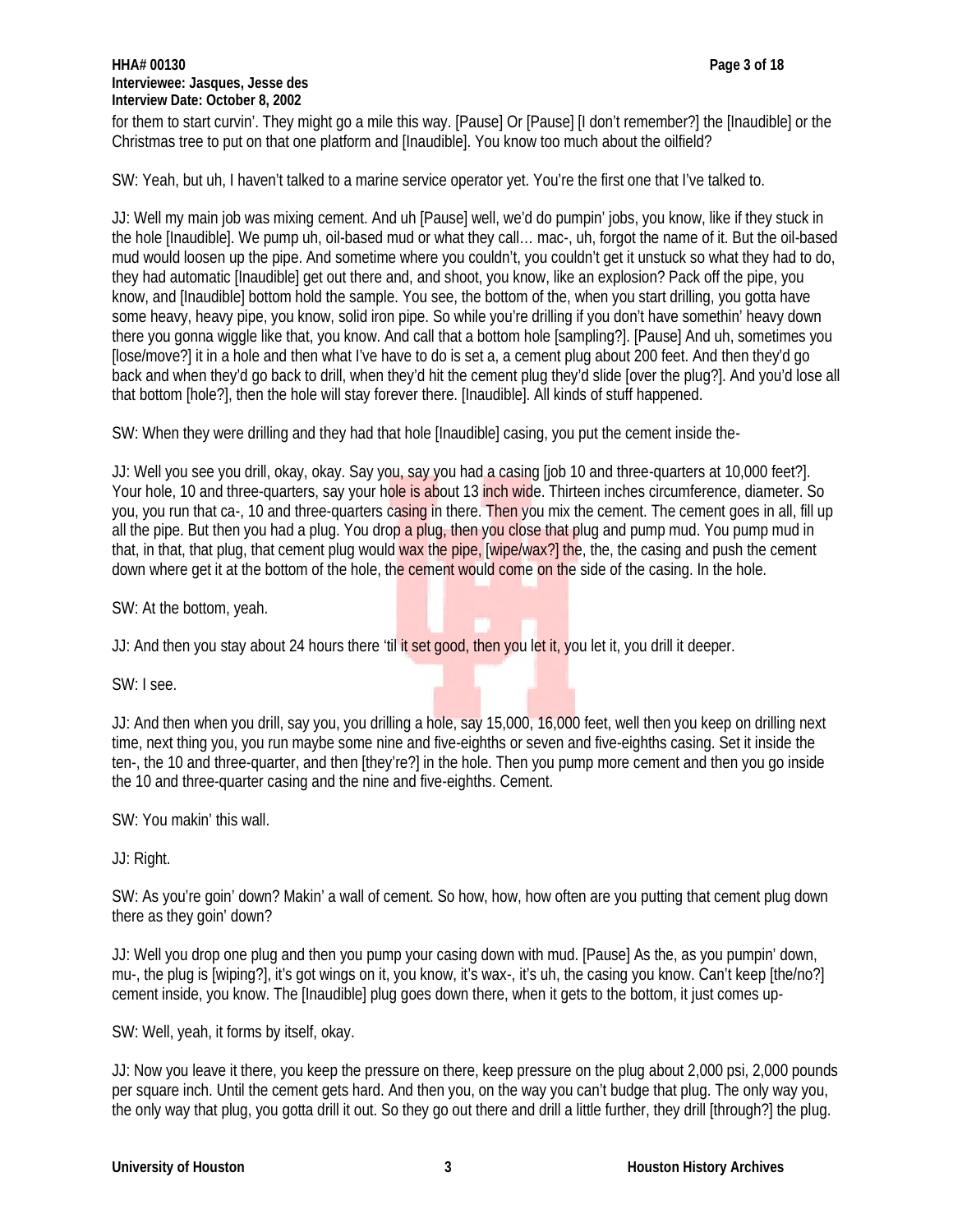#### **HHA# 00130 Page 4 of 18 Interviewee: Jasques, Jesse des Interview Date: October 8, 2002**

Then they go deeper. And sometimes, say, say you uh [Pause] say you want to save money, say you had 15,000 feet and y-, and you know you gonna have a good well. Slumberger comes out there and, and tests. They run what they call a ["liner job."?] [Pause] I'd have to show you on paper.

SW: Okay. [Pause, sound of paper being brought out] Just wri-, draw it on there.

JJ: [Drawing on paper] See the first thing you do when you start a, a hole, you might have [drive pipe?]. Might have 150 feet to 200 feet, it all depends how deep you goin'. They drive there, they, okay, that's about 30 inch. Then you come and you drill, you drill about thirty-five hundred feet, drill about thirty-five hundred feet usually. Like I say it depends how, how deep you goin'. And then you set, you set uh, uh, 30 feet and three-eights, eights. Thirty. Pump the cement through that son of a gun. That's open holes right here.

SW: Okay. Yeah, the casing stops here?

JJ: Right. The, the drive pipe. This is drive pipe. You don't, you don't, you don't uh, you don't uh, drill for that, you just drive it in the ground. [Makes grinding sound] Okay, now you said that thirty-five hundred feet is 10 and three-quar-, 10 and three uh, 13 and three-eights. And then you cement down there. And when they get to the bottom right here, the cement comes all the way up on both sides.

SW: And it forms that wall?

JJ: And it forms that wall. And you keep on drilling above the plug and you keep on drilling.

SW: After this sets right here?

JJ: After this sets. So keep on drilling. You might go to 10,000. Usually you go to about 10,000 feet. [Pause] At 10 and three-quarters [Slight pause] uh, uh, casing. Then you do the same thing-

SW: You're talkin' about, when you say this, you're talkin' about the width of the casing, right?

JJ: Right. Diameter of the casing.

SW: Diameter, yeah.

JJ: It's all set inside this right here. Okay then when you cement this, you cement, the cement goes in that 10 and three-quarter. When that plug hits right there, the cement goes all the way up right here. All the way up right here. That's all, you got, you got 30 inch, you got 13 and three-eighth, you got 10 and three-quarter.

SW: The hole is getting smaller?

JJ: Smaller and smaller. Okay now [Slight pause] you drill some more then you go on to 15,000 feet. [Pause] Say you going to 15,000. Okay that's, you g-, okay, say, say the, say that Slumberger come and they shoot [coal?] and, and they test to see if they, if they got a good well. Sometime when they want to save money instead of running a, a seven, uh, seven and five-eighths a fi-, a five inch, they call it a "liner." [Pause] Let's say a five inch liner. Say they're saving money, they got a tool that they hang right here on, on the nine and five-eighths or the, or the 10 and threequarter, or the nine and uh, sometime nine and five-eighths, sometime three-quarter. They got a tool right there. Instead of running five inch casing ALL the way, they run to where the [pay zone's?] at, they call it a "liner job." And they save money, they, they, they just run casing from, from uh, fifteen tho-, from 10,000, I don't know, ten thousand and fif-, 5,000 feet. Instead of running it all the way, they save that money, they got a tool they hook up right here. And then where the pay zone's at they cement and do the same thing, they cement it comes all on the side, that's all cemented. Now when, when you wanna, when you wanna bring the well in, Slumberger come and then they shoot bullets in there. See where the pay zone's at? They shoot bullets in there. But then they got to run tubing about uh,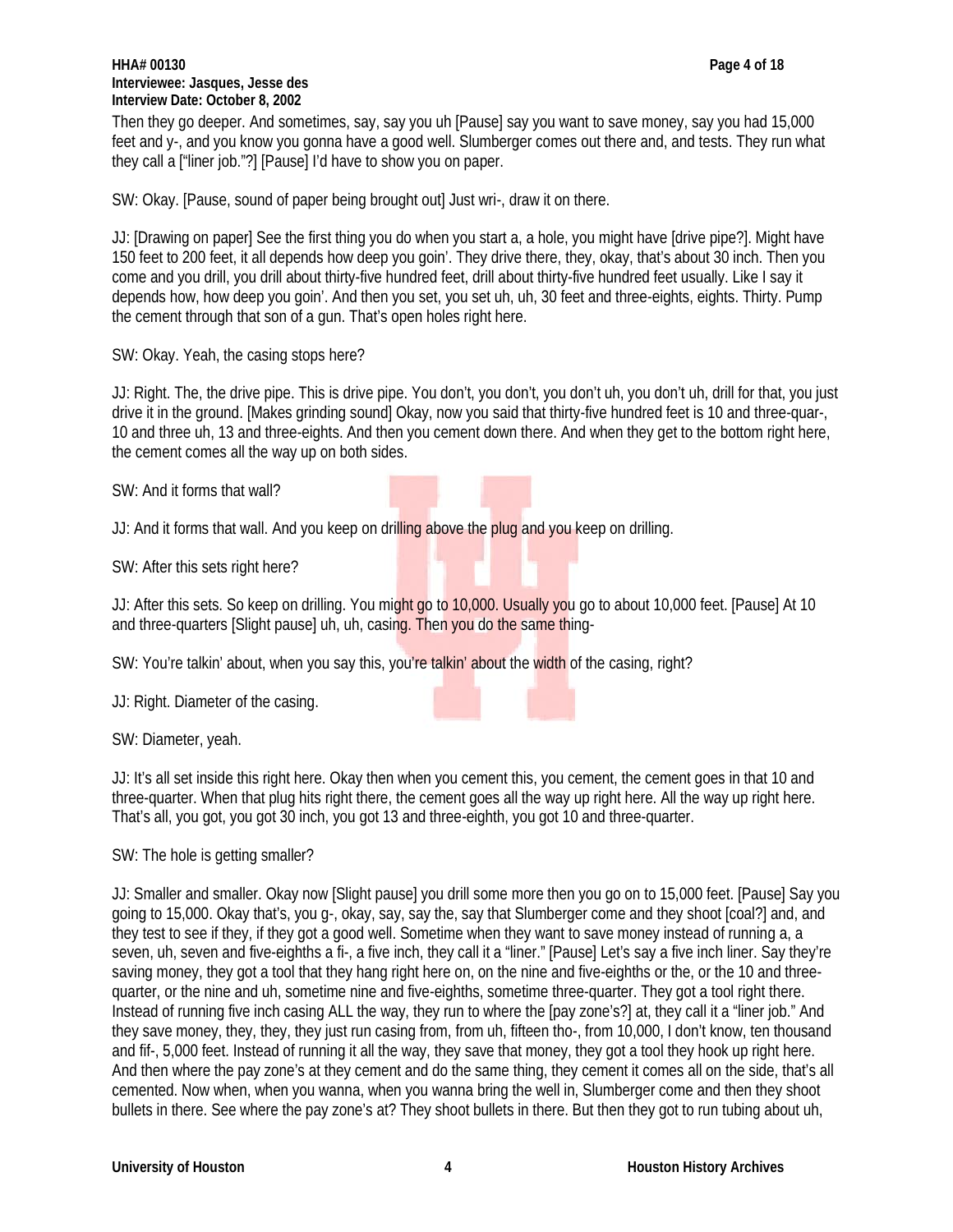## **HHA# 00130 Page 5 of 18 Interviewee: Jasques, Jesse des Interview Date: October 8, 2002**

two and three-eighths tubing right here. And then, then they, they shoot p-, they shoot bullet, they shoot ca-, coal, c-, ca-, uh, bullets in that casing. And then so oil and gas well, the pressure of the gas pushes up-

SW: Yeah.

JJ: Pushes up there.

SW: At this point you were within that deposit?

JJ: Right. You in, you in, you in the pay zone. You might have a 100 feet of pay zone, you might have 200 feet, you might have 300 feet, it all depends.

SW: Okay. [Pause]

JJ: And then, when you want to bring the well in, well then when they're, after they, they, they do this, you know, that, they put a Christmas tree on top. You heard of a Christmas tree?

SW: Yeah, yeah.

JJ: And then you got, you got valves on there and then they come, well tests to come on there and see how many cubic feet of gas a day they gonna produce, how many ga-, barrels of oil a day, and all that. They all test all that and then they put it on the [trope?] you know.

SW: Yeah, they put the-

JJ: They don't want, they don't to open it all the way, because it might, you might suck too much, you might suck sand. And sometimes those holes get, those perforations get stopped up. They sand up, you know. That's when Halliburton comes and they, what they call the, they got a special tool called the RPPS B-, uh, squeeze tool. And we pump, we go down there and pump cement, just push all that trash back in the formation. [They reperforate?] and then they produce it again. Oh it's a, it's a-

SW: A "squeeze tool"? [Pause]

JJ: Ah, yes, "squeeze." [The treatment boom?]… hm, I don't know, I forgot its real name. RPPS… oh, they got all kinds of stuff.

SW: [Inaudible]

JJ: They got all kind of things that can happen.

SW: So at that point, after this they start pulling the oil up it becomes a production platform-

JJ: Well, yeah, well, they, after they finish they move the rig out of the way and then they get, they put a production platform in.

SW: Oh okay.

JJ: They might have 25, 30 wells producing all on that plat-, you know, same platform and then they put a crew on there.

SW: Yeah, and those guys-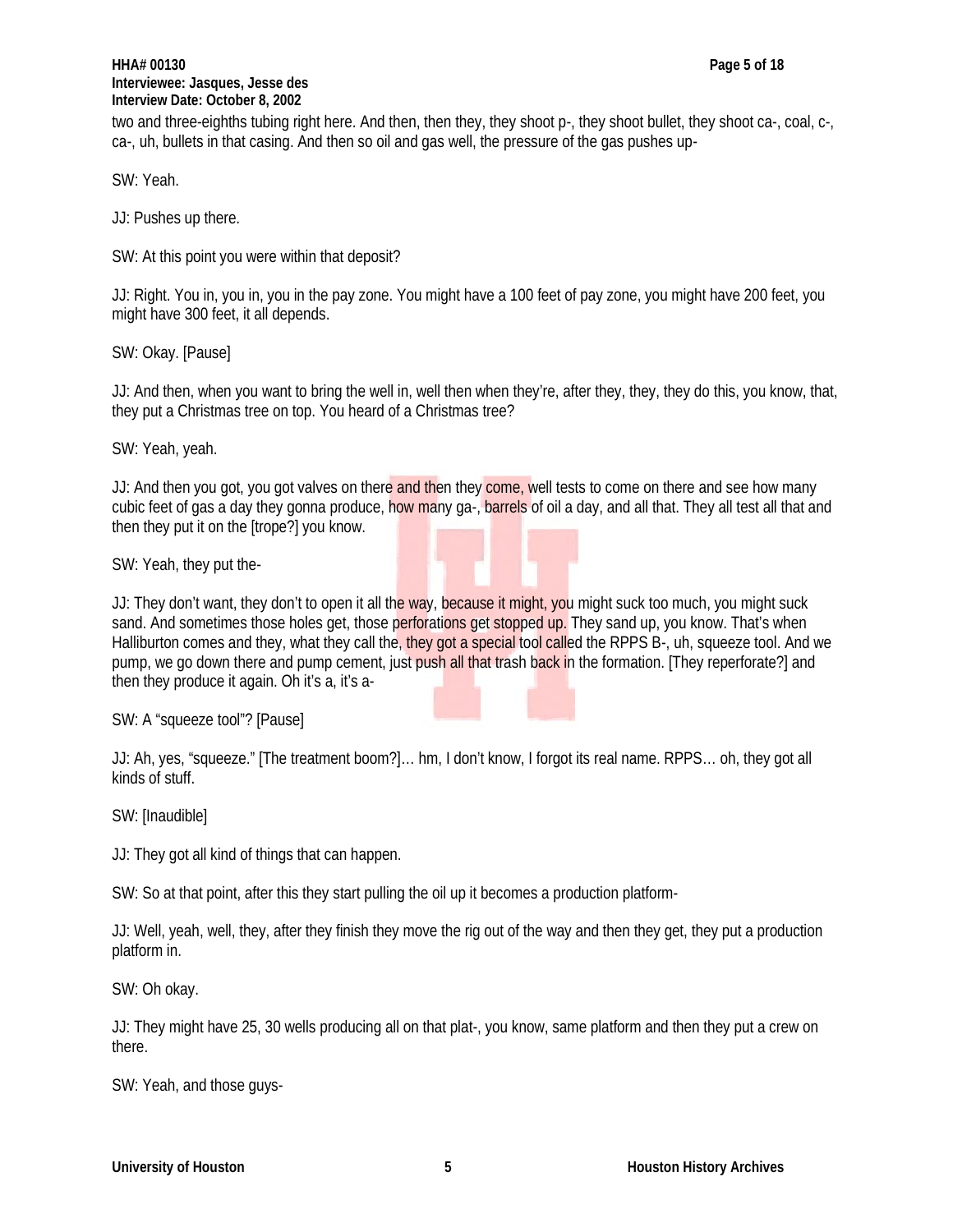JJ: Production crew, they got production crew. They carry that, they watch the gauging, the pressure, and all that.

SW: 'Cause the sand gets in there and they [Inaudible, overlapping speech]-

JJ: Sand gets in there, well they put a, a workover rig on it. And they work it over. Well gets sand up or stop producing sometime we, they go down there and they, they [Inaudible], they put a small rig on there. They pull all the tubing out, oh, first they got to kill the well. They got pressure on the well. [You go with Halliburton?] [Inaudible] the largest company, you know, does the [sand/same?] work, you go down there and you pump mud. [Plug/Above?] that pressure. Push everything out, push everything back in the formation. When you shut off you, your pump like this. And you hold it awhile, after the gauges say come to zero pressure, there's no more danger, [come back?] [Inaudible]. Then you do your work, what you gotta do. Got all kinds of stuff-

SW: And they deal with the, the wax and all of those problems, too?

JJ: What?

SW: The wax-

JJ: Oh yeah, sometimes, we got [Inaudible] but it was perfora-, there's uh, paraffin wax usually in the, in the pipeline. [You get a?] pipeline and paraffin, paraffin wa-, the, that wax get in that pipeline, the oil can't go through solid [Inaudible, overlapping speech]

SW: [Inaudible, overlapping speech], yeah.

JJ: I've done that work before. I've pumped some stuff through [Inaudible] oil lines, pipelines, and it would come out like this, you know. Solid. You gotta pump five, six, seven, eight, sometimes 10,000 pound of pressure to get all, depends on what kind of pipe you got in there, the kind of pressure you [put in/go to?]. Get all that paraffin wax out of there. I've done that work before.

SW: Oh okay.

JJ: They got-

SW: Did all kind of stuff?

JJ: You got thousands of stuff that, that I-

SW: You, you worked mainly on that drilling rig?

JJ: I worked-

SW: [Inaudible, overlapping speech]

JJ: Seven-and-seven on the drilling rig. I'd work seven days on, seven days off. [Slight pause] And I'd work when you'd need me. I wasn't workin' all the time.

SW: Oh, okay.

JJ: But I had to keep the unit ready in case somethin' happened. In running condition. And after a cement job you gotta make damn sure you clean it good. 'Cause when you cement something, [Chuckling] [you don't do your job?], then you gonna get run off.

$$
\mathcal{L}^{\mathcal{L}}(\mathcal{L}^{\mathcal{L}})
$$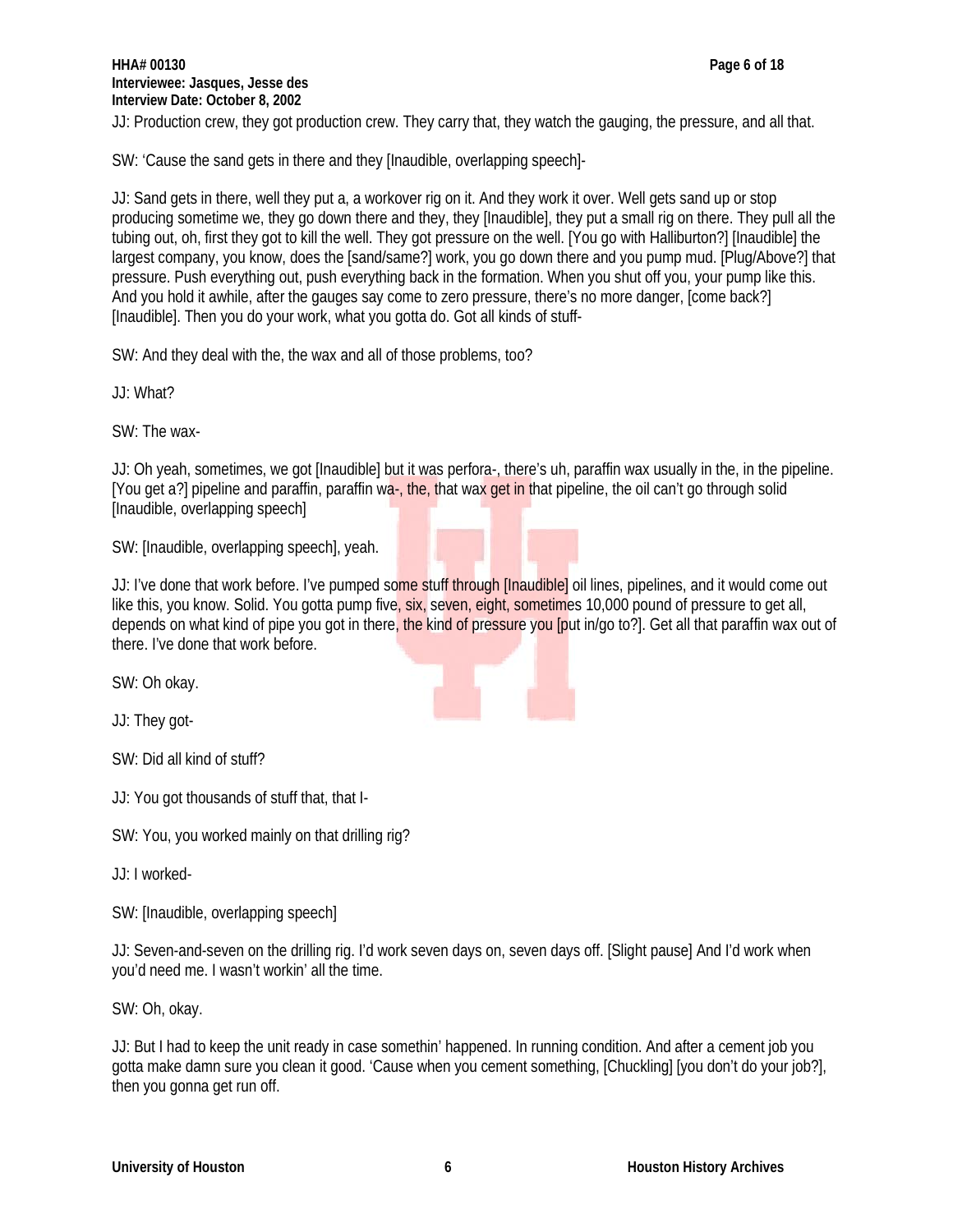**HHA# 00130 Page 7 of 18 Interviewee: Jasques, Jesse des Interview Date: October 8, 2002** SW: Oh so you, you were out there for seven days straight.

JJ: Right.

SW: You, you weren't working always on those seven days.

JJ: No.

SW: You were sitting there waiting for them when they needed you?

JJ: Well, we had-

SW: You had to be ready.

JJ: Some weeks I'd go, I never, I never did put the unit on.

SW: Really?

JJ: They were drilling. And some weeks I'd go, I'd stay up sometimes three days at a time. I had to take cap nak, cap naps layin' on the unit. [SW chuckles] I couldn't leave it, you know. They need me. And uh. [Pause]

SW: You, you always had to be ready?

JJ: Always had to be ready.

SW: Just in case they needed you and sometimes they didn't-

JJ: It wasn't a job for seven days workin' 12 hours a day, 12 off. You just was on 24 hour call. And sometimes I'd stay there as much as three days without goin' to sleep, but I'd get me a cat nap in between.

SW: Yeah. They'd come calling you if they needed you.

JJ: Yeah.

SW: But uh-

JJ: And some days I'd go out there and, and we, we didn't start the unit. Well, just start it to know it was working. But sometimes they drilled a lot and then they get, they get in trouble, you know. Like they did uh, they get a [hard?] goin', you know, [roust?] on there. They gotta chic-, come out the hole and then change the [speed?] every once in awhile [everyday?]. Oh it's a [Slight pause] it's an interesting job.

SW: But that made it kind of easier for you, I guess. You were-

JJ: Well, uh, overall, it was a pretty good job.

SW: Yeah. [Slight pause] What uh, when you did work, when you had to fire up the unit, how, how of-, how long would you work on, on a given day or-

JJ: On a given day, clean up and everything?

SW: Yeah.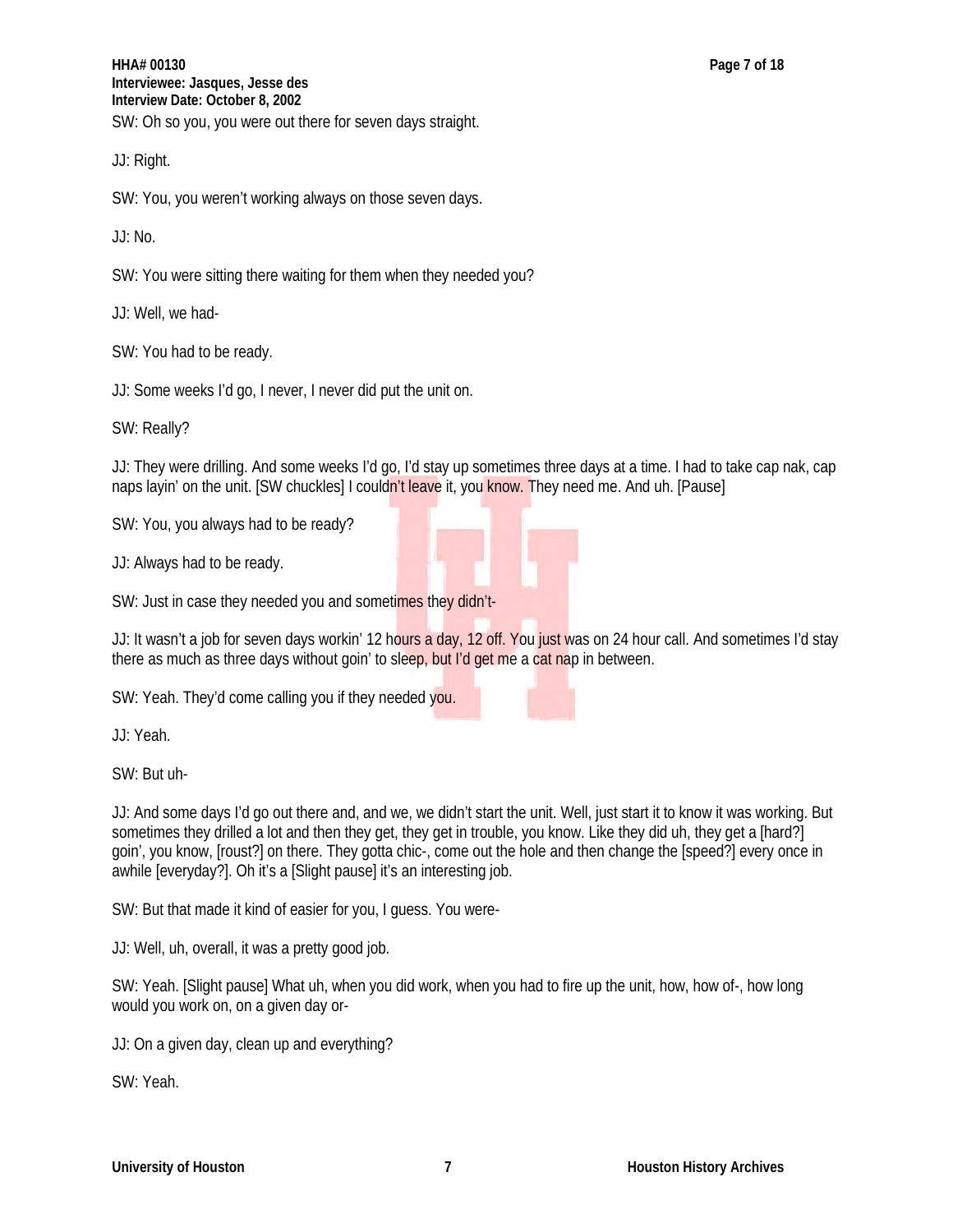JJ: Well you got, let's see, you had uh, it depends. You had a casing job, that usually last b-, after you finished cleaning up and everything, about, say about six hours. [Pause] Then sometime you get some kind of job it might last all night. So it depend what kind of trouble you run into.

SW: Yeah. It was the never the same every time, right?

JJ: Never the same. Always somethin' different. You had casing jobs, you had squeeze jobs, you had pumping jobs, you had all kind of job.

SW: When you weren't uh, when you weren't sittin' on the unit takin' your cat naps, where did you normally-

JJ: Wh-, wh-, what I normally do? Play cards, watch TV, and sleep. [Laughs]

SW: So it seems to me that-

JJ: But you have to, you had to be beda-, had be damn sure you were ready. That unit was in workin' condition because if they catch you playing cards or sleeping, and your unit's not ready, well you were gone. [Pause]

SW: They would fire you?

JJ: [Chuckling] You talk about they'd run you off in a minute.

SW: Halliburton would fire you or you, were you-

JJ: Well-

SW: Working with other companies-

JJ: Well the way, the way it worked, see, we were contract, Halliburton is con-, they would contract Halliburton, you know. And if I didn't do the job right or the unit wasn't in working condition, they'd call Halliburton and they'd send you in. Then you'd get interviewed by Halliburton, and Halliburton would do the firing.

SW: Yeah, they want-

JJ: Or they, or they would suspend you for a couple of weeks without pay. Or they, or they'd bus you back, you know.

SW: To something else.

JJ: Something else. And uh, s-, sometimes, like uh, I know one guy one time cemented 10,000 feet at 10 and threequarters in the hole. He cemented the casing, so they had move the rig and start another hole. And he got, he got run off. But they didn't run off many people, but uh, they bused back a lot.

SW: Yeah, that was sort of a punishment if you messed up? [Laughs]

JJ: Yeah. They cuttin' salary, too, you know.

SW: Oh, okay. That, that's the big punishment.

JJ: Right, yeah. Sometimes [you get/they did?] run off. And another thing when you ran a job, you had to make damn sure that you get a dry cement sample and then the water you use to mix the cement, in case, sometime you had what they call a "flash set." You get some cement, you always had to use special cement, you know, where they put the powder in it. You had to, sometime, way down there, it's hot down there. And you don't want your cement to flash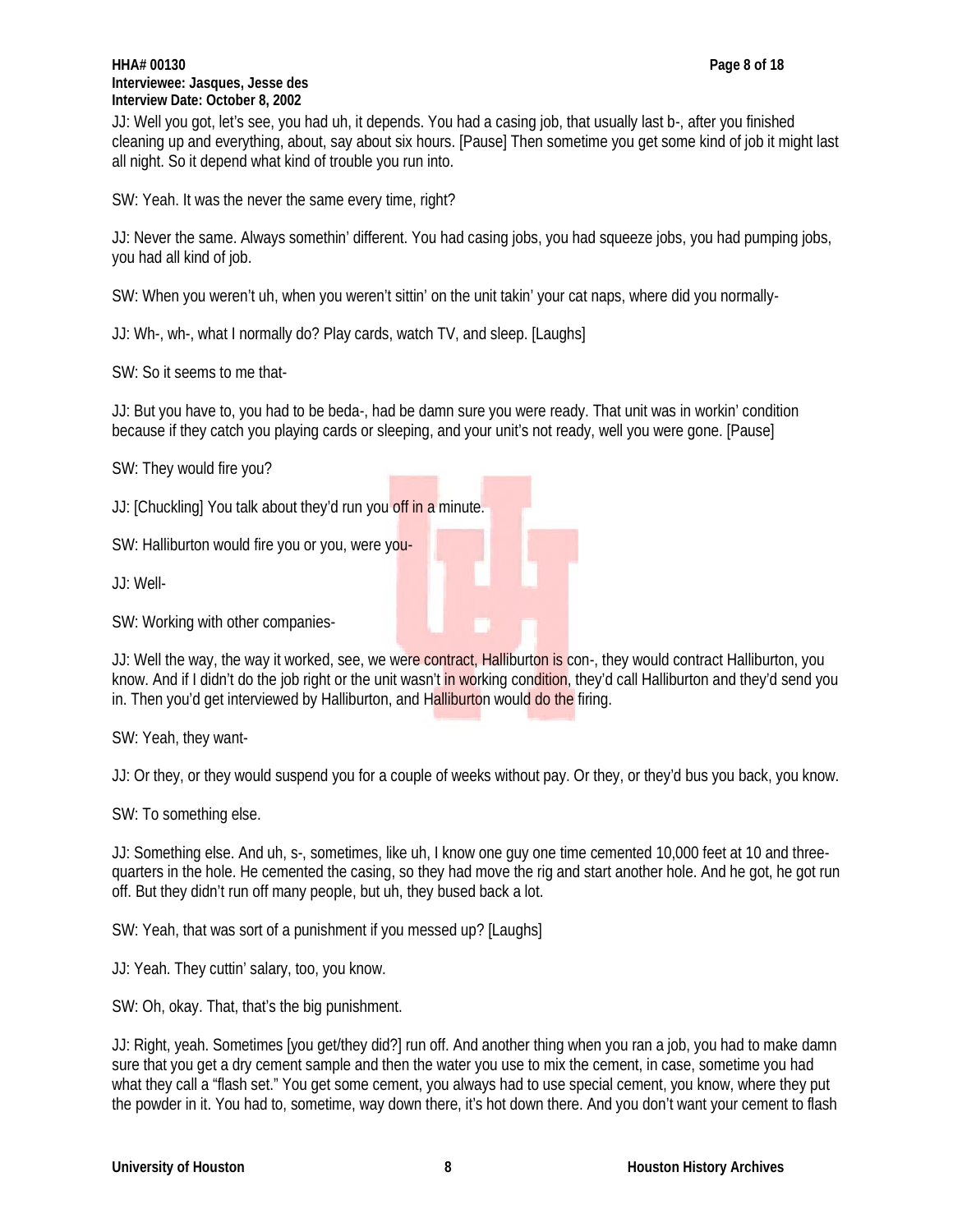## **HHA# 00130 Page 9 of 18 Interviewee: Jasques, Jesse des Interview Date: October 8, 2002**

set on you, so you had what they called a ["porter."?] I forget the name of it, [that was a common name of it?]. But they'd prepare all that cement before they sent it to the rig. That's why you had to get a sample, 'cause if you get in trouble, well that sample could bail you out, you know. You bring it to the lab and test it. The heat down there at so many feet and then the fault would be on the man, the people that was makin' the cement.

SW: Oh, so you were doin' that to, to cover yourself.

JJ: Oh, yeah, you had, better have a sample of water. And a lot of rigs go on, you got one water line comin', you got 10 barrels tank, you got 20 bar-, 10 barrels of this size, 10 barrels of water this size. And when, when, when you, when you finish with 10 barrels you, it switch. Then you open your [vile?] and then fill that up. When that would be over, [Inaudible] be dry, you'd switch over, and then fill this up. And [Slight pause] okay. It happened sometime with some people, it never happened to me, but some people. Sometime you go on a rig, you had one water line comin'. See, you got fresh water and salt water. Sometime you mix cement with salt water. You took it out of the ocean, the Gulf. Make cement with. But then you gotta be, it's gotta be, you can't go too deep with that, because that's, that salt water set that cement quick.

SW: Oh, okay. Yeah, you wanted to make sure you get the plug through and it comes out and quick sets.

JJ: Yeah, yeah. You got one water line comin'. And when you fill up your, your, both of your side and your, your 20 barrels of water, you had better taste the damn water see if it was sweet water or salt water. If you use salt water, mix that with salt water when you supposed to use it with, with, with fresh water, [Laughs] you in trouble.

SW: Oh no. Okay. [Chuckles]

JJ: So how many times did I tasted that [Inaudible] to make damn sure that I wasn't mixin' with salt water. Most of the rigs had two lines: one saltwater line, one freshwater line. But some of 'em just had one. Just had a valve you got to switch from salt to fresh.

SW: You had to be careful.

JJ: You had, ohhh, you got to be on the ball. You could be in trouble.

SW: So there was a lot of, a lot of down time and then, then intense periods of work, where you had to be real careful what you were doing and really pay attention.

JJ: And a lot of it, that stuff right there, you have a lot of [patience?]. Before you, before you mix cement [Slight pause] okay, cement, it, see, you have uh, uh… they tell you, "I wanna, cement gotta be mixed at fifteen point six pounds per gallon." You understand what I'm sayin'?

SW: Yeah.

JJ: You mix cement. And each gal-, you had scales, you know. Get like, they was always measuring it, they was always weighing it. As you mix the cement. You want fifteen point six pounds per gallon. So that means every gallon of cement mixed with that water had to weight fifteen point six pounds. And then they'd have a scale and they'd check. And sometime, you know, it'd go a little above, a little under. But just so you, you, you had, you were pretty close, they never say nothin'. But sometime they'd take these, say you come uh, 14 pounds. So you had to watch, you had to cut down on the water or sometimes the cement, you'd have trouble feeding the cement. The rigs gotta give you the cement. And sometimes the lines, uh, cement wouldn't drop good and things like that. You had to be, oh, you had to be careful. Shut down your water, less water. 'Cause it had to be, sometime you had to make sixteen point, sixteen point two pounds of cement per gallon. Oh they had, I could, man.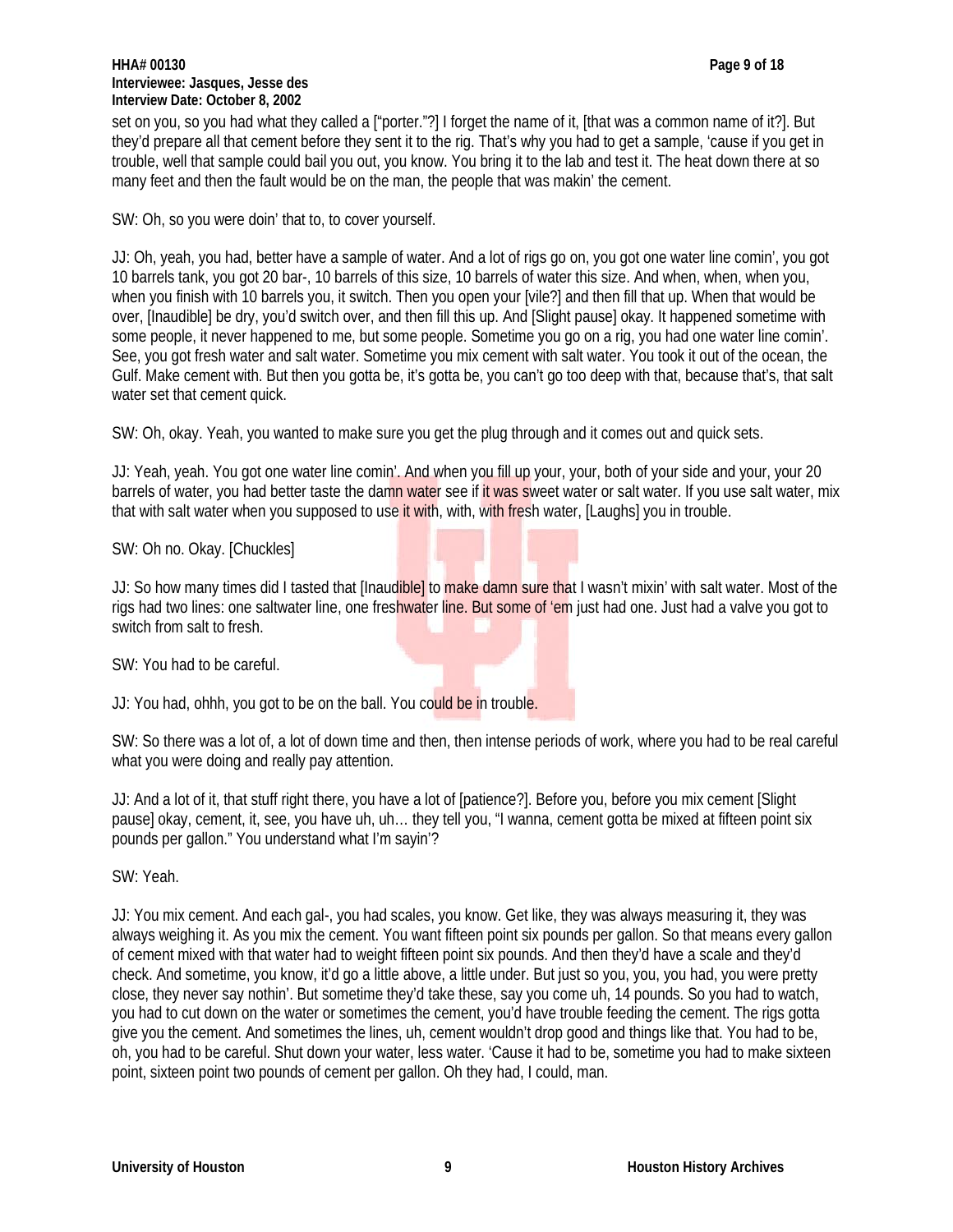JJ: Oh no, no. It's loose cement. It's all-

SW: It's all loose, okay.

JJ: Oh, it's all in uh, there's the blender right there. The cement come and you lookin' at it right here. And you got all your valve and everything. And you watchin' that cement and that things over here doin' [Inaudible]. And they'd leave that there and go to the rig, flow in the hole.

SW: Straight in the hole, okay. And then the mud after that.

JJ: Well the mud, you push the cement in place with the mud.

SW: Yeah. [Pause] When you guys were uh, were playing cards, y'all, y'all played Bourre or what kind of card games-

JJ: Well, no we, well sometime we play Bourre, but sometime we play a game called Pinochle.

SW: Pinochle, yeah.

JJ: It's a very, very good game. [Pause]

SW: Was there a lot of uh, gambling that went on?

JJ: No, we [Pause] not much money. We play sometime like uh, a penny a point.

SW: Oh okay.

JJ: You never, you win a game you need 500 points. You know how to play Pinochle?

SW: I played it once. Uh, I know how to play Bourre.

JJ: Oh, alright.

SW: Everybody around-

JJ: Everybody knows Bourre in south Louisiana.

SW: Yeah. But uh, no, I, I've played Pinochle only one or a couple of times, I'm not too familiar with it.

JJ: Oh it's a very good game.

SW: You-

JJ: You got 80 cards. We, we use only the aces, the kings, the queens, the jacks, and the 10s. The ace, the king [Slight pause] and uh, the 10 is what counts. [Pause] Ace, king, queen. It's 10 points with uh, they're one point apiece. And after, after you show all your melds and all that, you lay down how many melds you got, if you got a run or you got a run and a roundhouse and you got all that. Lot of things. Say you bit uh, 80 points and you lay down uh, 50 meld, so you have to make sure you, then after that, you pick up your card and play like Bourre. Then you have [Inaudible] you bid 80, you have 50 there, so had to make sure you [pull?] 30 points. If you didn't have 30 points, well then you'd [Inaudible].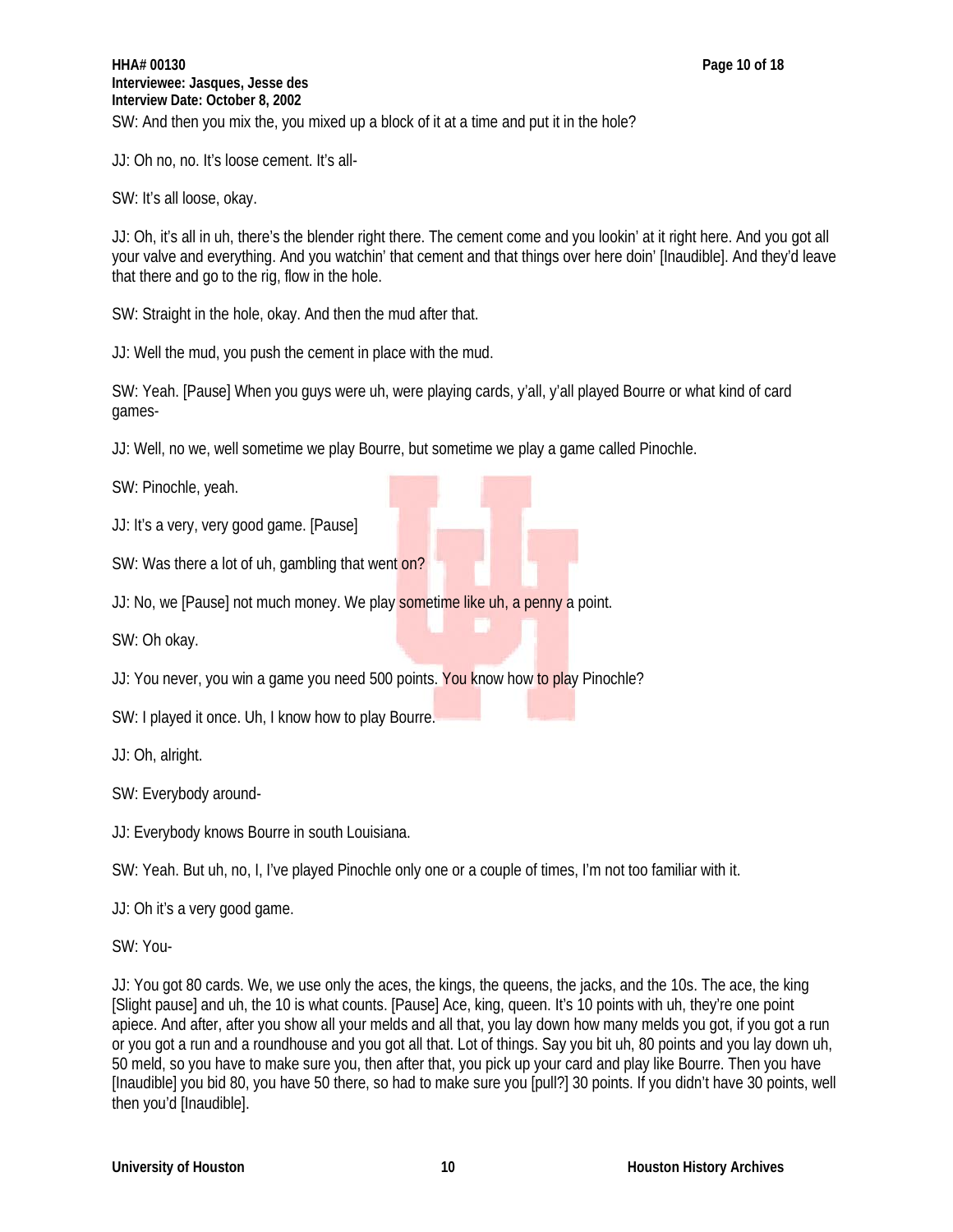JJ: We play it, that's what we play a lot. Somethin' like a penny a point. It wasn't, there was no big gamblin'.

SW: Didn't see much of that out there?

JJ: Some of those rigs wouldn't allow you to gamble at all.

SW: Ah, okay.

JJ: You could play for fun, you know.

SW: But they didn't want-

JJ: No, some rigs, no, no. Some rigs wouldn't allow you to gamble at all. Because, you know, some people would lose some money and get mad and, you know.

SW: And create problems.

JJ: Yeah, create problems. Some rigs you couldn't even, you could gamble, you could uh, but not for money. They wouldn't let you gamble for money.

SW: Ah. [Pause] And the, the, the television, did y'all, you had satellite hookup or um?

JJ: Most of the rigs had satellites, yeah. But if you were WAY out in the Gulf, say about, sometime I work as far as 100 miles out. Sometimes you couldn't catch nothin'. [Pause] But we watched TV. I never watched much TV. [Phone ringing in background] Is my wife outside?

SW: She's outside, yes. Um, how many rigs did you work on all told?

JJ: Oh, I don't know. The last eight years I worked, I was contracted to, uh, Mac-, Shreveport [MacMarain?]. [Slight pause] And the different rigs, I stayed four years on the moveable 18. And I stayed, when I retired I was, I can't even tell you the name of the damn rig. [Slight pause] All I remember was painted blue. I was over there in uh, [Alvin?], Texas. [Pause] Gaa. I can't remember the name of the [company?] that rig. I work uh, I worked with different rigs, you know, for Pennzoil. But, but it's been, it's oil companies, but I'm talkin' about the name of the rigs, I mean.

SW: But you weren't-

JJ: On Penrod rigs. Penrod's a drilling outfit. [Pause]

SW: You always worked for Halliburton.

JJ: Always worked for Halliburton, but we were contracted, we were contracted.

SW: That's right, that's right. And when your job was finished on a rig, then they would move you to another one.

JJ: Well. [Pause] Not necessarily. [Slight pause] See we finished these jobs right there, say we was out here in the Vermillion Bay or uh, south, south uh, what's that damn area right there, the Vermillion Bay, whatever. Man, that's so long [I thought of?] the name of them damn place. Uh.

SW: South Bay or South Pass? [Pause]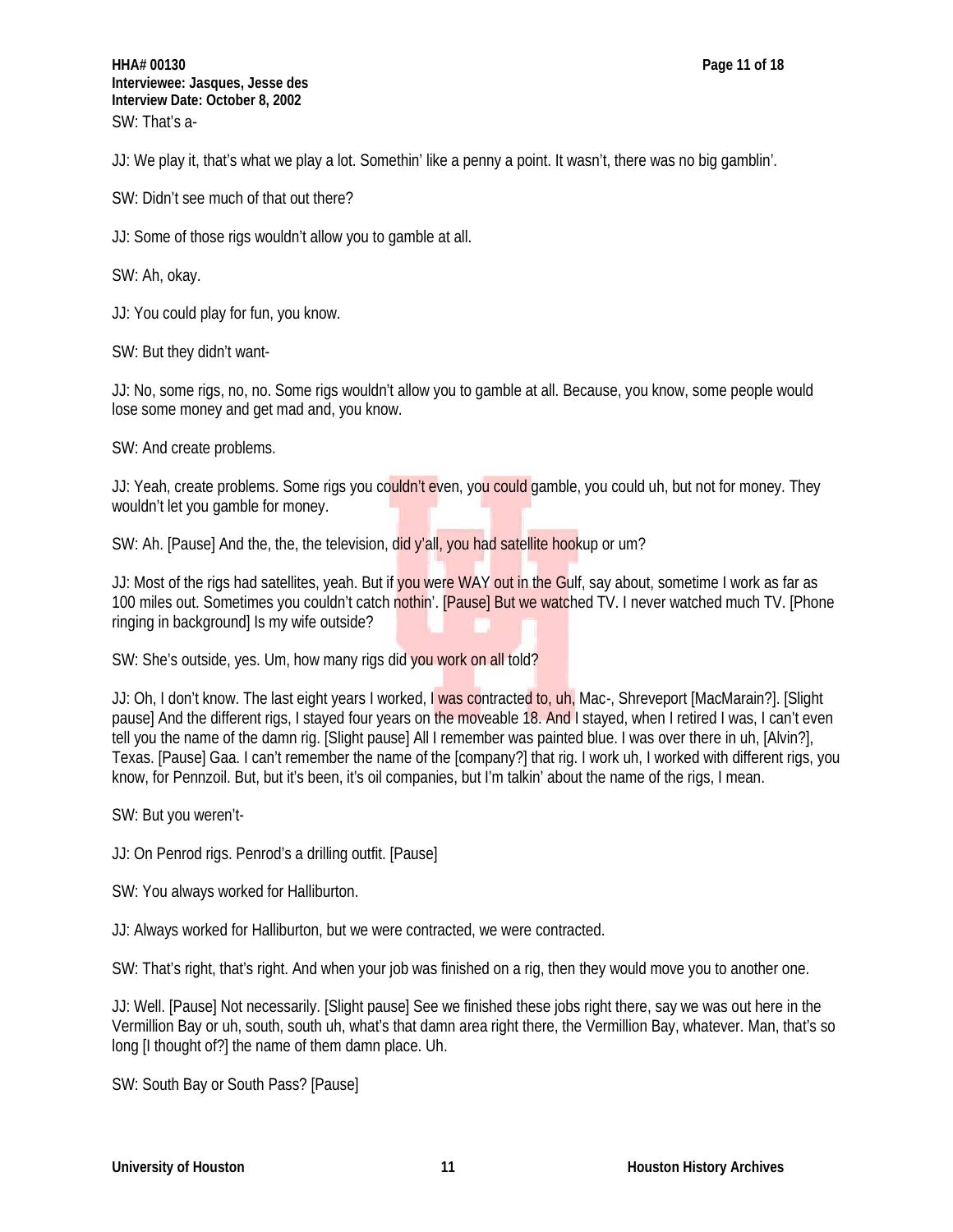#### **HHA# 00130 Page 12 of 18 Interviewee: Jasques, Jesse des Interview Date: October 8, 2002**

JJ: South Pass that's, Southwest Pass is [Inaudible] Ship shore, Eugene Island, uh, Vermillion Bay, Vermillion Block so and so, uh, oh, East Cameron, West Cameron. Okay, say I was workin' on the rig and the rig had to move, say, to Texas. [Slight pause] Well that's, I, I'd be assigned to that rig, I'd stay on that rig. Sometimes it take two days to, to, the rig to move. So I, uh, I just return the rig and we clean up and wait 'til they get on location.

SW: They, they pick up the, the supports and they-

JJ: Yeah, yeah, they, they pick those, the supports and they float 'em, and then the, they, they had three tugs that, that uh, took, pulled 'em, you know. Two tugs pulling and one in the back [Inaudible]. You know, straighten it. And them big old legs, they put 'em way up. Then the rig would fall to flat on the water. And sometime the seas would get so rough, you just have to stay there and then put the legs back down.

SW: Right-

JJ: Yeah, because them damn things would-

SW: Yeah. 'Cause if it was too high it would fall over, right. Okay. So you had, if you were, if you were assigned to a rig, you stayed on the rig, even if-

JJ: Assigned to a rig, I stayed to a rig. But I changed rigs. I, I worked 12 years in the Gulf out of uh, Intercoastal City. Before I was over there in Harvey, Venice [Inaudible]. And uh, I might've worked, in the 12 years, I might've worked about on six different rigs. I mostly stay on the same rig.

SW: Most of this uh, you started in '59, so most of this time was in the '60s and the '70s you were-

JJ: Oh yeah. It was s-, oh, the '60s, yeah. So busy. Oh! [Slight pause] You don't know how busy it was in the '60s. But then it start slowin' down in the early '80s. And they start transferrin' guys from places to place. And uh, then it picked up again. And then in '85 [Pause] they were layin' off guys that had 20 years. [Pause] But what they were doin', they were forcin', they lowered the age down to 50 years old you can retire.

SW: They were retirin'-

JJ: They were callin' 'em in and giving option. You can retire, you get a, what they call that thing.

SW: Severance pay?

JJ: Severance pay. And so many [Inaudible], give, some of 'em take it. If they worked, may-, might've got laid off with no money.

SW: Yeah, so they-

JJ: They, well that, but that, that's what happened to me. That's why I retired so early. I got scared, 'cause I had profit sharing and all that. I had a bunch of money in the stock. And I said to myself, well, they might, they might lay me off, [Inaudible] money. So I, I was 51 years old and I told my wife, I say, "I'm gettin' out of this [damn thing?]." And I took an early retirement, because I was scared of gettin' laid off.

SW: So they, they were giving you the option to retire, but they were really encouraging you to?

JJ: Well-

SW: They kind of wanted to, to get rid of some of they guys.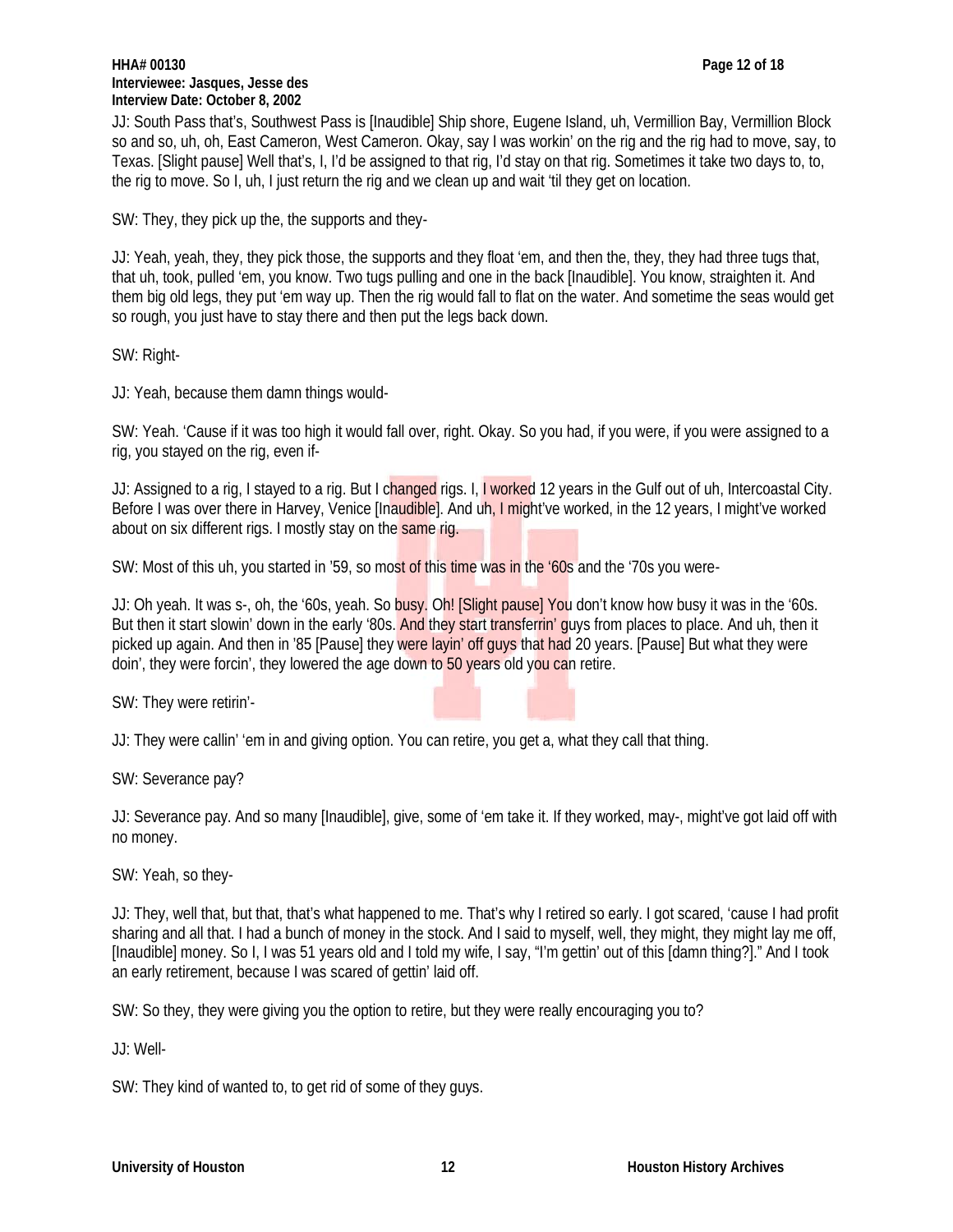## **HHA# 00130 Page 13 of 18 Interviewee: Jasques, Jesse des Interview Date: October 8, 2002**

JJ: I could read between the lines, you know. [That was comin'?]. They had guys, I had a buddy [Inaudible]. He had 18 years, they laid him off. [Pause] No pay, no severance pay, no nothin'. He had some money in profit sharing, but he had to wait a year to collect. So we had to go, he had to get a job drivin' hot shot truck, what he could get.

SW: Yeah. But that was-

JJ: They laid off some guys. [Pause] Well what it is, you know how it is, you know. If you [Pause] they had guys, you know, that weren't exactly doin' their jobs like they're supposed to. But when they see they got a chance [to put the screws to?], well, you the first one to go. [Laughs] You know how that works.

SW: Yeah, yeah. And you guys were, were working back in the '60s, when things were busy, in the '70s. The, the pay was good?

JJ: Oh yeah.

SW: Better than most at other, other-

JJ: Oh yeah, [Inaudible, overlapping speech] there's the place I made more money than if I'd worked on land. I never had a, you can put down on there, I never had a land job in my life. [Pause] I stayed five years in the Navy. Twenty-, over 26 years offshore. But I've never worked on land in my life. Never.

SW: Always around the water, huh.

JJ: Always on the water. Today I don't even want to go by a beach. [SW laughs] I don't want to see no more water.

SW: That's it, done. [Chuckles] [Pause] Was uh, when you were working with the cement on the rigs and in the hole, um, you said you had to be careful of the cement and everything, but what about being careful so you don't get hurt?

JJ: Oh, yeah. You had to watch the pressure. 'Cause uh, you had to wa-, you had gauges, you know. You see some of that pipe you work with, I was workin' with the, this unit with, workin' pressure 10,000 pounds. [Slight pause] And you had to be careful not to go over that, because you might bust a valve and then you might get killed or kill people around you. But when you ran a job, they had a lot of people out there watching, helping you out, you know, weighing the cement and doing all kinds of stuff, you know. Giving you cement, furnishing new water, and all that, you know.

SW: You were the MSO, so you were in charge?

JJ: Right. In charge, yeah. You're damn right. Somethin' go wrong-

SW: It's on you.

JJ: All on me. Oh, I've, I've done a few goof-ups, you know. Like uh… and then the bad thing about that is if you goof-up you know first, you got to write a letter to the company you workin' for. The oil company. Then you got to write a letter to Halliburton. Say what hap-, say what happened. Then they call you in. And then you get interviewed, then, oh.

# SW: [A big mess, huh?]?

JJ: It happened to me about three times I had to write a letter. And they call you on the phone when I was workin' for company. Shreveport MacMarain out of New Orleans, they called, the engineer would call me. "What happened? What've you done?" Ask me some silly damn questions that I don't know. Why do I know what happened? "I got the sample, call the damn place over there." [Pause] But you w-, when you had, when you were doin' a cement job, you was [Pause] anyhow it wasn't your fault, you the one caught. [Slight pause]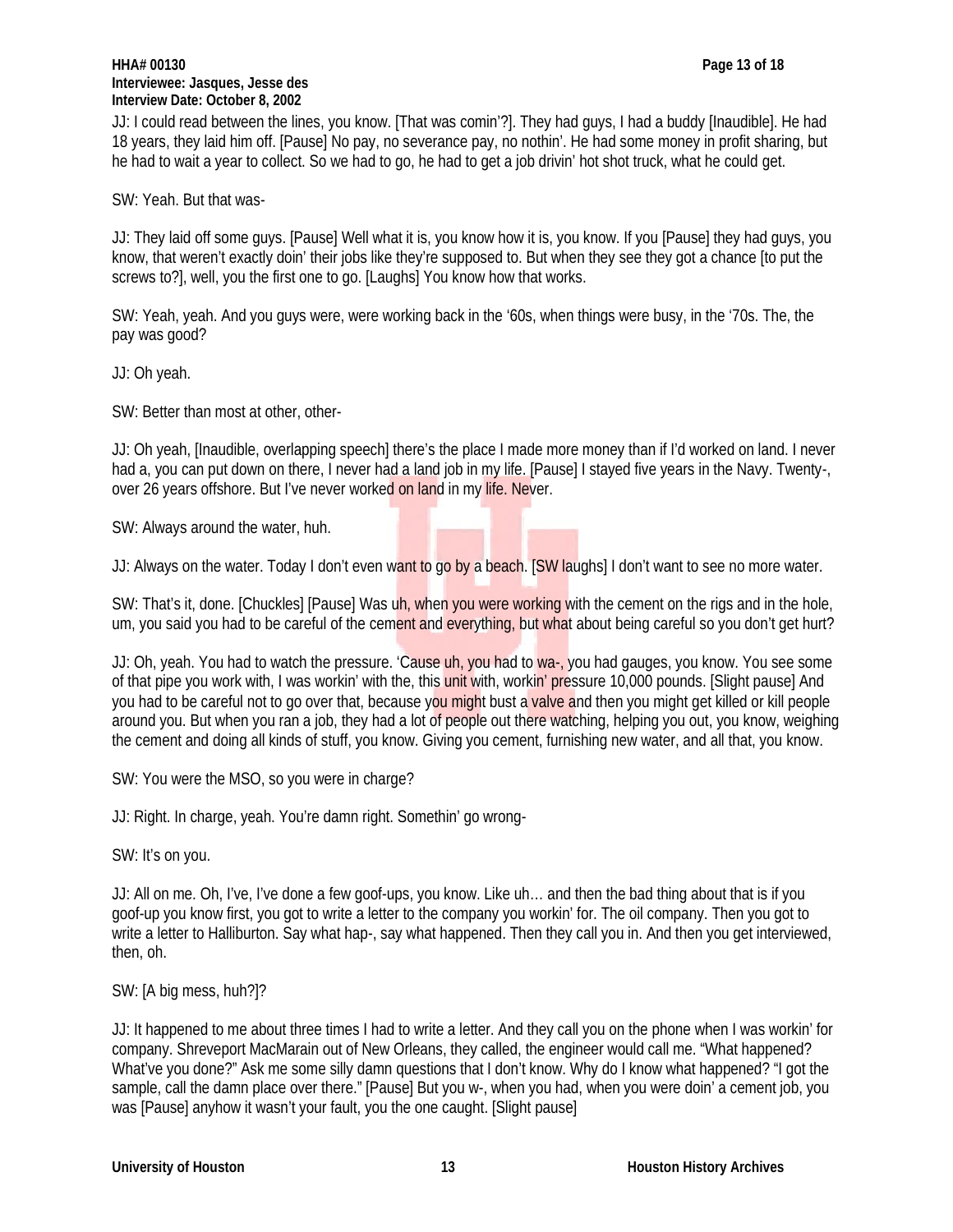# **HHA# 00130 Page 14 of 18 Interviewee: Jasques, Jesse des Interview Date: October 8, 2002**

SW: What, what did you see change uh, in terms of the materials and the equipment you were working with? Was the safety-

JJ: Oh, there was improvement-

SW: From the '60s and '70s, in the '80s?

JJ: Improvement in the materials since I started working with Halliburton. A lot of improvement. Uh, better units. Better way of, of mixing cement. Oh, it all with new technology.

SW: It made the job ea-

JJ: And now, now, right now, since I retired I, Halliburton got what they call uh, c-, computerized system. You, you set your, you set your unit, say, you got to mix cement at a certain amount. Set your computer and all you do, you run the damn thing [in the well?]. It, it, it uh, if the cement don't weigh the right amount, everything shuts off. You have to uh, it's computerized now. I probably would have to go to school if I'd have to go back to work. I wouldn't know what to do.

SW: To do the same thing that you were doin' 20 years ago.

JJ: Right.

SW: As, as the things got, as the mixers got better as, as you were working out there-

JJ: Oh yeah, you got-

SW: Did it make the job easier?

JJ: Oh yeah, the job's easier, yeah. Much easier. [Pause]

SW: How did you guys get out to the rig? Did you fly in helicopters or-

JJ: Well, uh, 90 percent of the time was helicopters. When it was too rough, well you had to get on a boat. And man, it was rough on the boat. 'Course I, I would, I come out the Navy, I had my sea legs, you know. I rarely got sick. I never did, I would, I would, you know, I'd, 'cause your sea legs, you know, you didn't. But some people, man, I road on boats that was, that was rough, 'bout 10, 12 foot seas. They had people throwin' up all over the place, man. Oh! They had some people that got seasick.

SW: But you didn't, you had gone, gone to the Navy-

JJ: Oh, but I [Inaudible, overlapping speech] yeah, I had my sea legs. You know, you call that, you get your sea legs. [Slight pause] When I joined the Navy, the ship left San Francisco February of '55. And we went under the Golden Gate Bridge, was out there in the Pacific, it started to groundswell. Man. I stayed sea sick for 17 straight days 'til we got to Japan. Not sick the throwin' up and everything. Wasn't hungry, [Inaudible] take crackers, somethin' dry. And you know, you stayed out there tied up about two to three weeks. We went back to sea and, you know, aft-, I never got sick after that. I got used to it. It was like walkin' in here. [Slight pause] But I've seen guys, I've seen guys, new guys that would come out of boot camp they were assigned to the ship, you know. And we had some rough seas. They were layin' on the floor, prayin', "Oh God, help us." [SW chuckles] They had the dry heaves, you know, [Laughing] they throwin' up, it doesn't come out, though. Yeah, let me tell you.

SW: Yeah, some-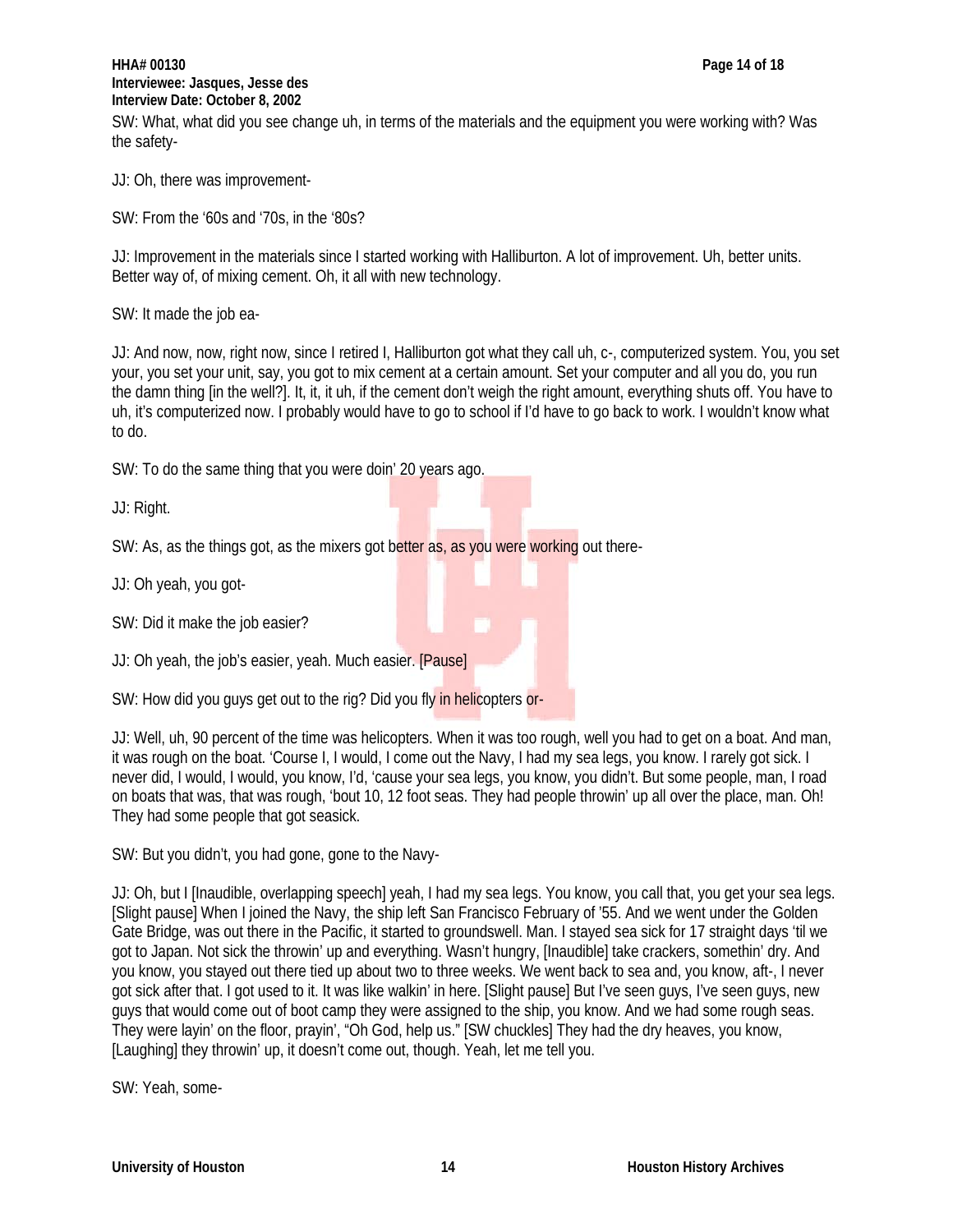SW: They say it's worse to throw up and have nothing come out-

JJ: Right.

SW: Than to throw up and have something come out.

JJ: The "dry heaves" we call that, yeah. I never did get those. I was lucky. At my first trip abroad it wasn't, it's ground swelling, you know, you were going up and down like that. It means like that whole [harbor?] come up in your mouth. [SW chuckles] [Inaudible]

SW: It make you-

JJ: All I could eat, all I could eat was them old [Inaudible] crackers. But after you get, what they call, they called in the Navy, you get your sea legs, you know, you used to it. [SW chuckles] How many times I went out there, we'd go to Japan, over there go get drunk like a skunk. The next day, you had to go out at sea.

SW: It's no problem. [Pause] When you uh, on the rigs, when you uh, you weren't sleepin' or workin', what did you guys eat out there? Did they have a, a-

JJ: What we eat?

SW: A galley for everybody?

JJ: Oh yeah. The rig would feed four meals a day. We'd have breakfast, we'd have dinner, we had supper, and we had a midnight lunch. We had four meals a day. You were pretty well fed. Of course, sometimes, you know, it varies on the cooks. Some cooks cooked better than others. But overall, it was fairly good food.

SW: Was it uh-

JJ: They fed you damn good. They gave you enough to eat.

SW: Always enough. Was it the, the type of diet we have here in uh-

JJ: Oh, there ain't no diet. They just cook.

SW: No, I mean the, the Cajun diet or was it the spicy food or?

JJ: Well, yeah, it all depends where the cook came from.

SW: Meat and potatoes, or things like that.

JJ: Well, you know, over here we eat rice all the time. They had, everyday they had rice. It all depend where the cooks came from. You know, they had some from uh, up north, you know, they had some from down here, they had some from all over. They cook a little different over there, but it was all pretty good food. Oh the spicing, you know, we spiced the food.

SW: Yeah. [Pause] But most of it was pretty good stuff, huh?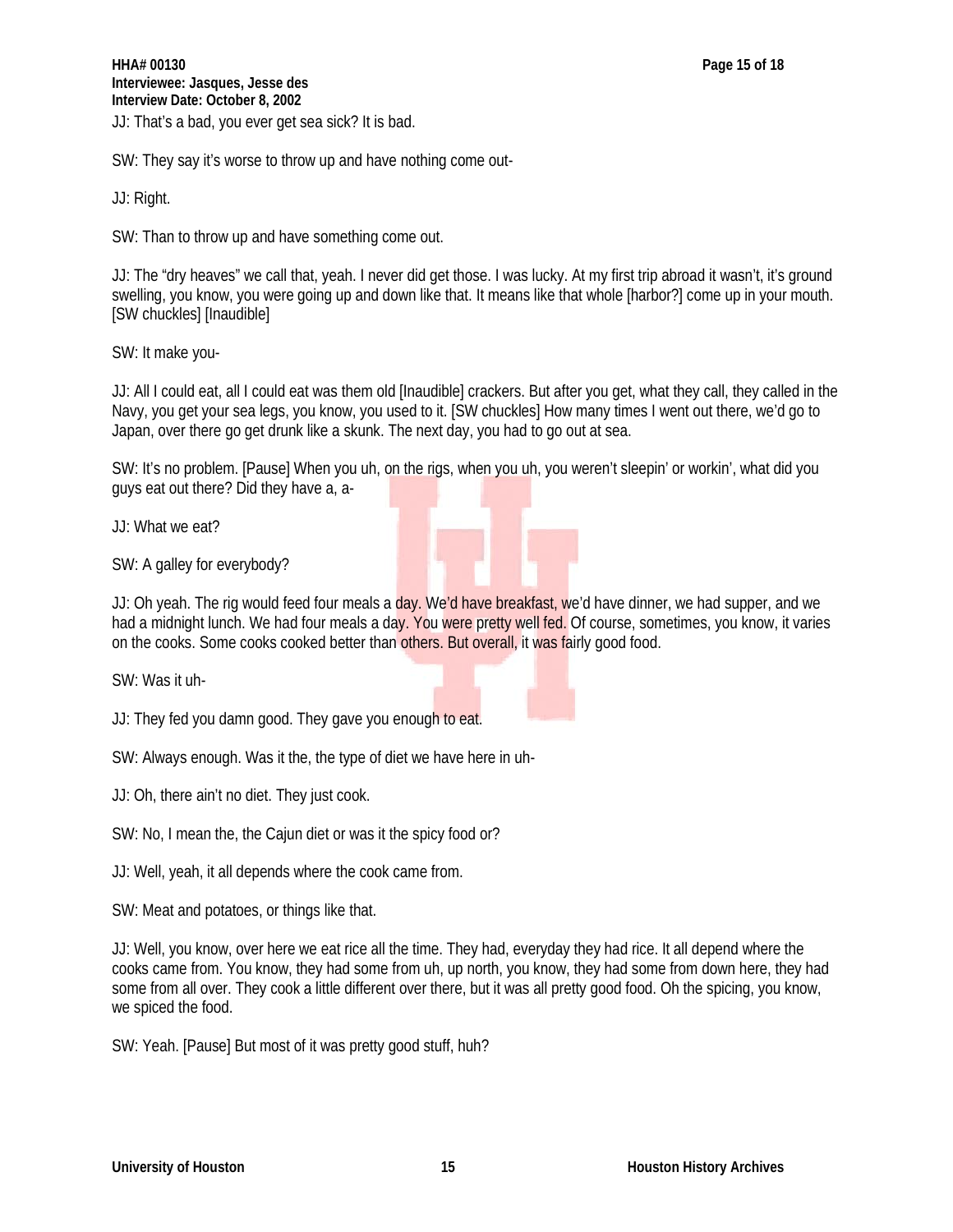#### **HHA# 00130 Page 16 of 18 Interviewee: Jasques, Jesse des Interview Date: October 8, 2002**

JJ: Oh yeah. [Inaudible]. In fact I say sometimes some cooks were better than others, but overall you, you had a, you had good meals. No complaints about that. Oh, you had people that complained. [SW laughs] They can't satisfy, you can't satisfy everybody.

SW: Yeah, they complain anyway, huh.

JJ: Yeah.

SW: Did you, did you guys ever work with any uh, women out there on the rigs?

JJ: Oh yeah.

SW: When did that st-

JJ: I didn't, I didn't, eh, let me remember. [Pause] I… they had four Black women that came on the rig, they were roustabouts. There wasn't no roughneckin'. Roustabout is doing odd jobs, you know, clean the rig, unloading boats, and all that, you know. They had four Black women, the first time I seen women on the rig, they had four Black women on one rig. But they had, they, they had their own quarters, separate quarters. And they never, they never had no problems.

SW: When was that?

JJ: Huh?

SW: Do you remember the year?

JJ: Oh, let me think. [Pause] In the late '70s.

SW: Late '70?

JJ: Oh yeah.

SW: But you never saw anything like that before?

JJ: Early '80s. Late '70s they start coming in. Start. And they had some White women [doing some rigs?]. But uh, tell you the truth, uh, some of 'em didn't stay long. Because, let me tell you, uh, them, they, they didn't take no pity on them women. No, they had their work. They wanted to work, [Chuckling] they had to do the work like a man. They didn't get no uh… you know, what you call it? Uh… special treat.

SW: There's no discrimination, they had to work like everybody else.

JJ: No discrimination, you wor-, you wanted to be a roustabout? You gonna work your 12 hours. And you gonna get dirty, just like all the others. But some of 'em were tough, man. Some of 'em would stay, but some, a lot of 'em quit.

SW: A lot, a lot of 'em quit?

JJ: Oh yeah. [Slight pause] Now I don't know about today, now. They might still [Inaudible], I don't know.

SW: But you didn't see that then, you didn't see that in the '60s or anything? You saw that in-

JJ: What's that?

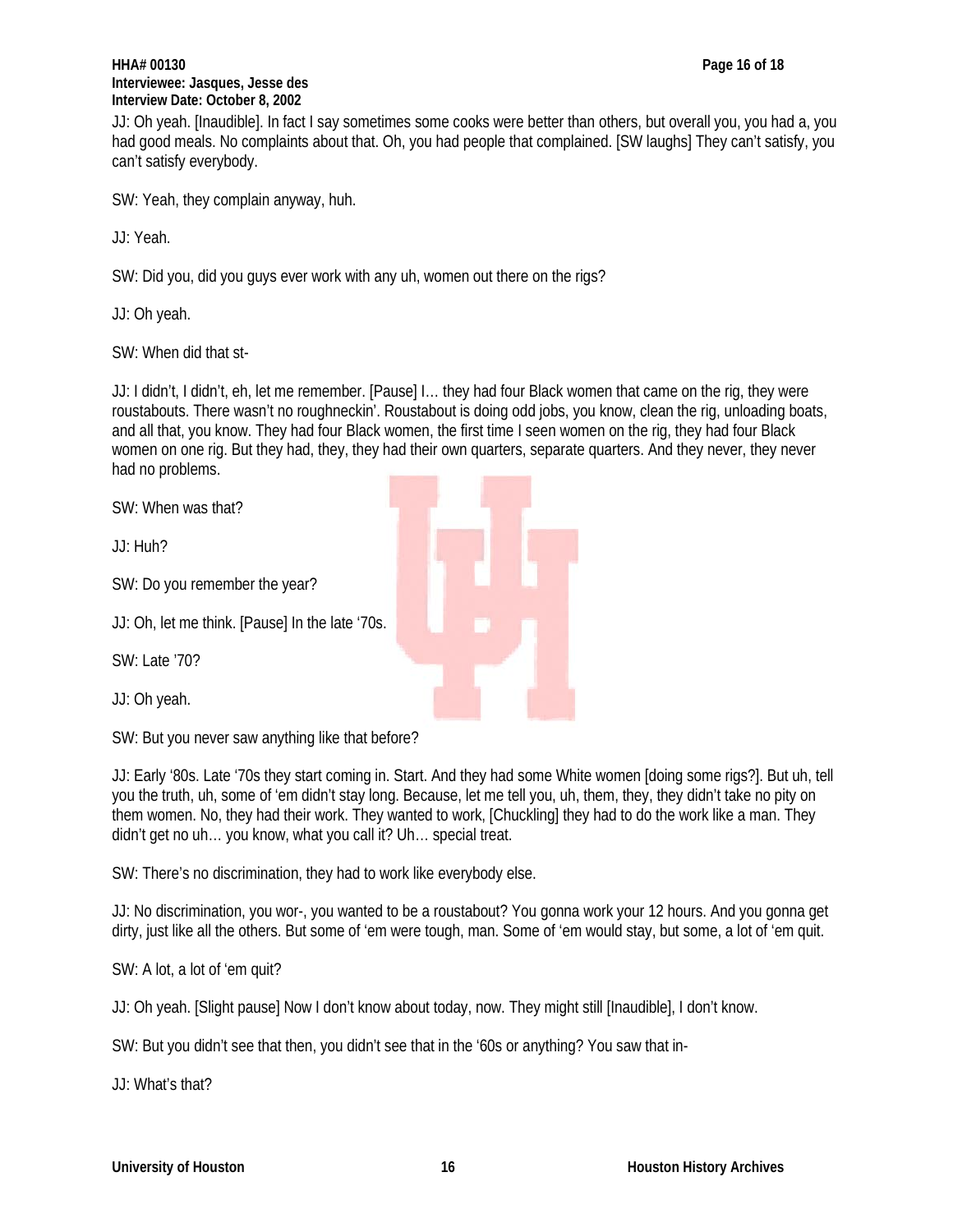JJ: No, no, no, no. Late, late '70, early '80s they started hiring.

SW: They started coming. What about uh, you, you mentioned Black women, too. What about Black men?

JJ: Well that's the first time I seen, the first women I'd seen on the rig, they were four Black women on this rig. They were roustabouts. And they worked a good while. I tell you where they were from, they were, have you ever heard of a place called Zwolle, Louisiana?

SW: Uh huh.

JJ: That's where they were from. And they were pretty tough. They, they held their own. They, they would, they did their work. [Slight pause]

SW: What about, what about Black men? Did you see any of-

JJ: Oh, yeah. They had Black men that started comin' in the '60s.

SW: In the '60s?

JJ: Oh yeah. They didn't have many, but [Clears throat] they had. [Coughs] Excuse me. You couldn't e-, you couldn't discriminate. You, you had to hire a, hire a Black man in the '60s. Oh yeah. In the '60s they had, they didn't have many. Well, I'd say by the middle '60s.

SW: Mid '60s. [Pause] And it was sort of the same thing with them and just they had to work as hard as everybody else.

JJ: [Laughing] Oh yeah, yeah.

SW: 'Cause I've, I've heard-

JJ: They never had no, they never, I never see no problem with them, I never seen no problem with Black and White guys workin' together. [Pause] Never had, no, no arguments in that. I'VE never seen it. They mighta had some in some rigs. [Inaudible]

SW: The women, the women themselves always had separate quarters?

JJ: Yeah, they always had separate quarters.

SW: Okay. [Slight pause]

JJ: They got some of 'em even work in the galley, you know, in the kitchen.

SW: Oh okay.

JJ: They hire some when, some of 'em would come and, and, I never seen a woman cook, but a helper, you know.

SW: Oh really, so mostly-

JJ: They'd help in the kit-